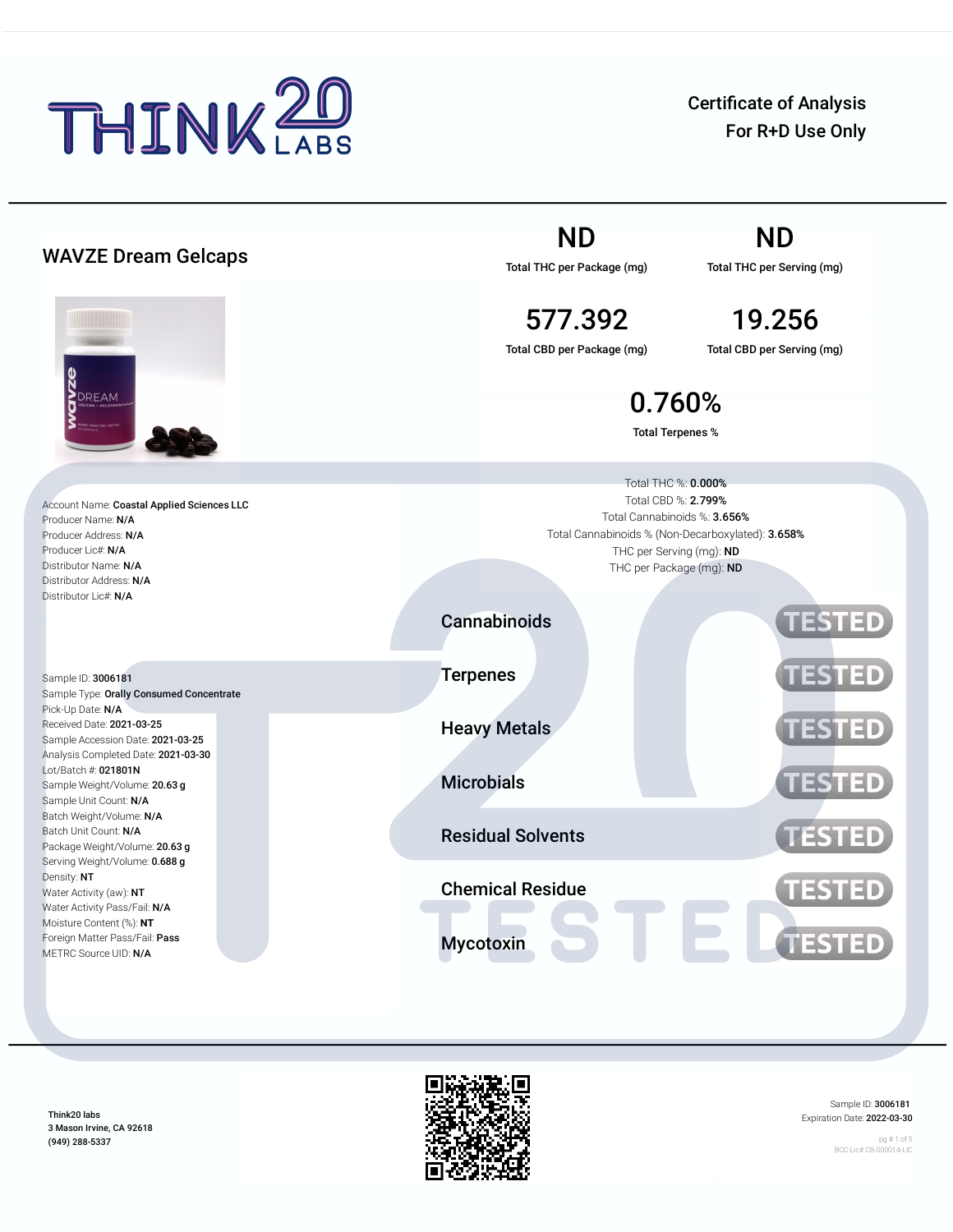

For R+D Use Only

## Cannabinoid Analysis





Sample ID: 3006181 Expiration Date: 2022-03-30

pg # 2 of 5 BCC Lic# C8-000014-LIC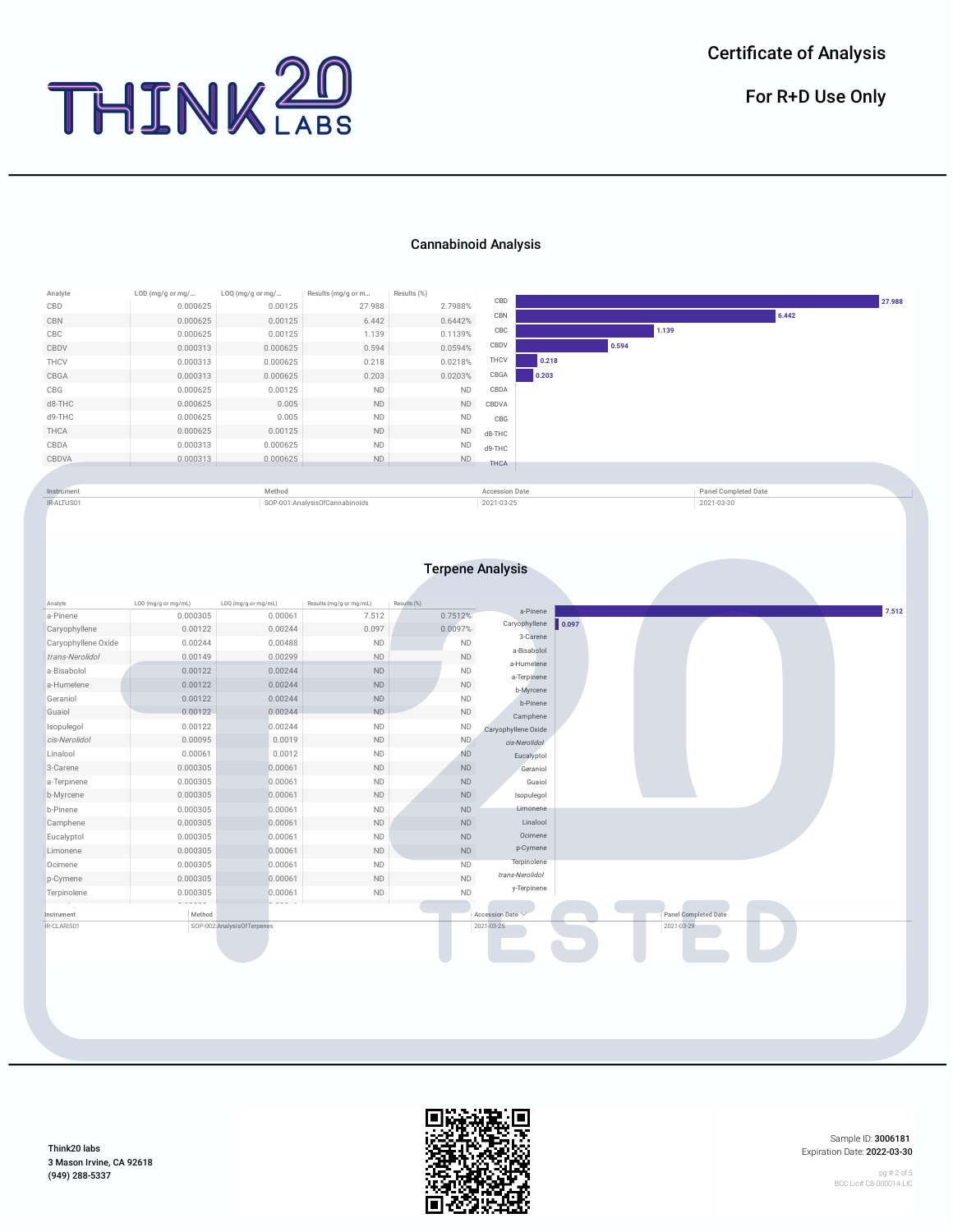

## Residual Solvents Analysis

| Isopropyl Alcohol                                                                                                                 |                                    | LOD (µg/g or µg/mL) $\vee$                                                | LOQ (µg/g or µg/mL)                    | Results (µg/g or µg/mL)                                                       |                                              |
|-----------------------------------------------------------------------------------------------------------------------------------|------------------------------------|---------------------------------------------------------------------------|----------------------------------------|-------------------------------------------------------------------------------|----------------------------------------------|
|                                                                                                                                   |                                    |                                                                           | 0.448                                  | $0.896$ ND                                                                    |                                              |
| Butane                                                                                                                            |                                    |                                                                           | 0.37                                   | $0.75$ ND                                                                     |                                              |
| Ethanol                                                                                                                           |                                    |                                                                           | 0.36                                   | $0.896$ ND                                                                    |                                              |
| Ethyl Acetate                                                                                                                     |                                    |                                                                           | 0.359                                  | $0.717$ ND                                                                    |                                              |
| Propane                                                                                                                           |                                    |                                                                           | 0.299                                  | 1.49 ND                                                                       |                                              |
| Pentane                                                                                                                           |                                    |                                                                           | 0.27                                   | $0.672$ ND                                                                    |                                              |
| Methanol                                                                                                                          |                                    |                                                                           | 0.21                                   | $0.51$ ND                                                                     |                                              |
| Ethyl Ether                                                                                                                       |                                    |                                                                           | 0.18                                   | $0.45$ ND                                                                     |                                              |
| Heptane                                                                                                                           |                                    |                                                                           | 0.18                                   | $0.448$ ND                                                                    |                                              |
| Acetone                                                                                                                           |                                    |                                                                           | 0.135                                  | $0.27$ ND                                                                     |                                              |
| Toluene                                                                                                                           |                                    |                                                                           | 0.134                                  | $0.269$ ND                                                                    |                                              |
| <b>Total Xylenes</b>                                                                                                              |                                    |                                                                           | 0.134                                  | 1.34 ND                                                                       |                                              |
| Acetonitrile                                                                                                                      |                                    |                                                                           | 0.054                                  | $0.108$ ND                                                                    |                                              |
| Methylene Chloride                                                                                                                |                                    |                                                                           | 0.025                                  | $0.045$ ND                                                                    |                                              |
| 1,2-Dichloroethane                                                                                                                |                                    |                                                                           | 0.023                                  | $0.045$ ND                                                                    |                                              |
| Trichloroethylene                                                                                                                 |                                    |                                                                           | 0.023                                  | $0.045$ ND                                                                    |                                              |
| Chloroform                                                                                                                        |                                    |                                                                           | 0.018                                  | $0.045$ ND                                                                    |                                              |
| Hexane                                                                                                                            |                                    |                                                                           | 0.018                                  | $0.045$ ND                                                                    |                                              |
| Benzene                                                                                                                           |                                    |                                                                           | 0.009                                  | $0.023$ ND                                                                    |                                              |
| Ethylene Oxide                                                                                                                    |                                    |                                                                           | 0.009                                  | $0.45$ ND                                                                     |                                              |
|                                                                                                                                   |                                    |                                                                           |                                        |                                                                               |                                              |
| Instrument                                                                                                                        | Method                             |                                                                           | Accession Date $\vee$                  | Panel Completed Date                                                          |                                              |
| IR-CLARIS01                                                                                                                       | SOP-004:AnalysisOfResidualSolvents |                                                                           | 2021-03-25                             | 2021-03-29                                                                    |                                              |
|                                                                                                                                   |                                    |                                                                           |                                        |                                                                               |                                              |
|                                                                                                                                   | <b>Heavy Metals Analysis</b>       |                                                                           |                                        | <b>Microbial Analysis</b>                                                     |                                              |
|                                                                                                                                   |                                    |                                                                           |                                        |                                                                               |                                              |
| LOD (µg/g or µg/mL)                                                                                                               | LOQ (µg/g or µg/mL)                | Results (µg/g or µg/mL)                                                   | Component Display Name $\wedge$        | LOD (Copies of Input DNA)                                                     | LOQ (Copies of Input DNA)<br>Results (CFU/g) |
|                                                                                                                                   | 0.0001                             | $0.0004$ 0.0296                                                           | A. flavus                              | $\sqrt{2}$                                                                    | 62.5 ND                                      |
|                                                                                                                                   | 0.0001                             | $0.0002$ 0.0008                                                           | A. fumigatus                           | $\sqrt{2}$                                                                    | $62.5$ ND                                    |
|                                                                                                                                   | 0.0001                             | $0.0002$ 0.0342                                                           | A. niger                               | $20\,$                                                                        | 250 ND                                       |
|                                                                                                                                   | 0.000030                           | $0.0001$ ND                                                               | A. terreus                             | $\overline{2}$                                                                | $62.5$ ND                                    |
|                                                                                                                                   |                                    |                                                                           | E. coli                                | $\sqrt{2}$                                                                    | 62.5 ND                                      |
|                                                                                                                                   |                                    |                                                                           | Salmonella spp.                        | $10\,$                                                                        | 250 ND                                       |
|                                                                                                                                   |                                    |                                                                           |                                        |                                                                               |                                              |
| Analyte $\wedge$<br>Arsenic<br>Cadmium<br>Lead<br>Mercury<br>Method<br>Instrument<br>IR-NEXION01<br>SOP-005:AnalysisOfHeavyMetals |                                    | Accession Date $\vee$<br>Panel Completed Date<br>2021-03-25<br>2021-03-26 | $\in$ Instrument $\vee$<br>IR-ARIAMX01 | Method<br><b>Accession Date</b><br>SOP-006:AnalysisOfMicrobials<br>2021-03-25 | Panel Completed Date<br>2021-03-29           |



Sample ID: 3006181 Expiration Date: 2022-03-30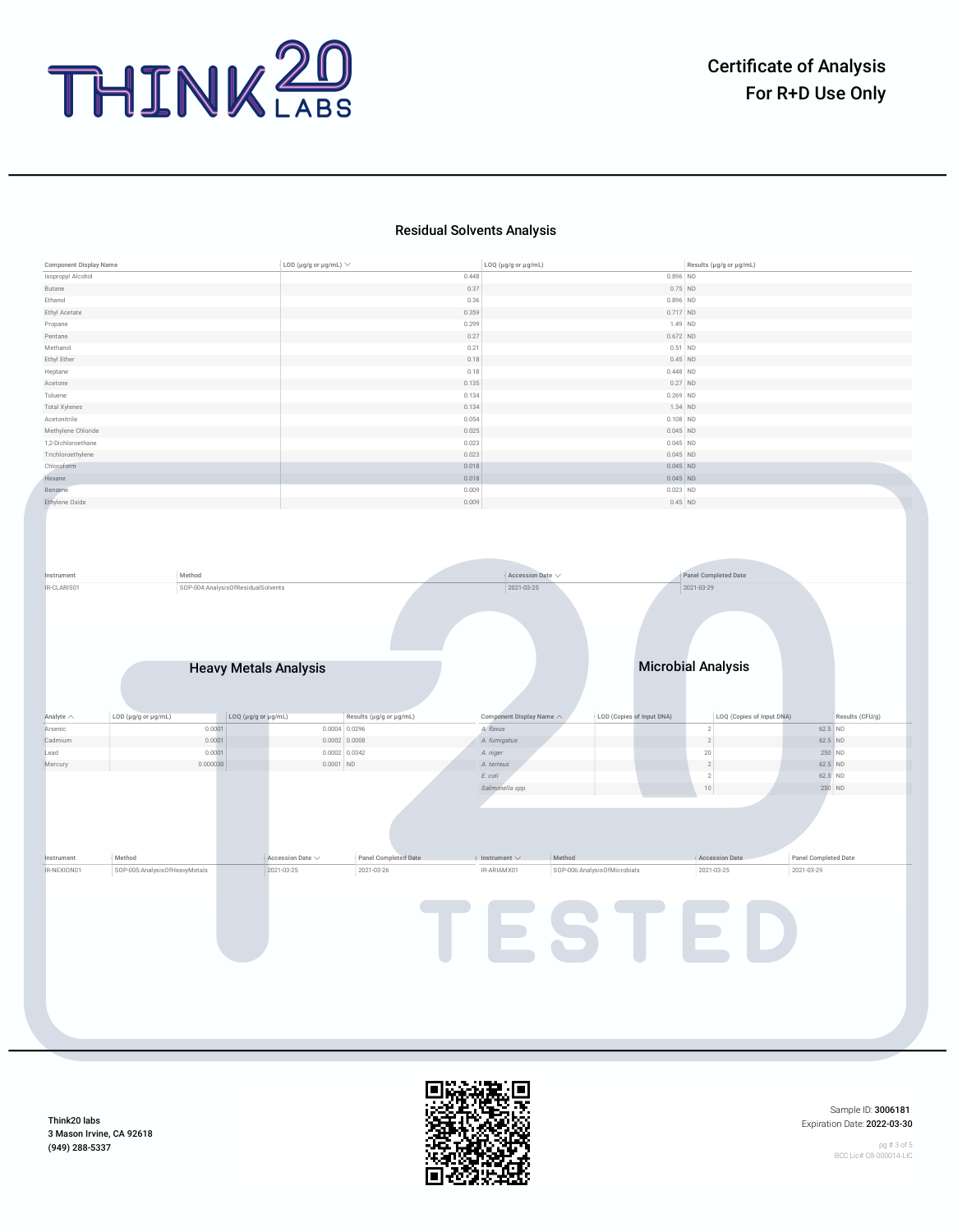

## Chemical Residue Analysis

| Analyte             | LOD (µg/g or µg/mL) $\vee$                | LOQ (µg/g or µg/mL) | Results (µg/g or µg/mL) | Analyte            | LOD (µg/g or µg/mL) $\vee$ | LOQ (µg/g or µg/mL)  | Results (µg/g or µg/mL) |
|---------------------|-------------------------------------------|---------------------|-------------------------|--------------------|----------------------------|----------------------|-------------------------|
| Flonicamid          | 0.002773                                  | 0.009244 ND         |                         | Methyl Parathion   | 0.002894                   | 0.009645 ND          |                         |
| Cypermethrin        | 0.002624                                  | 0.008746 ND         |                         | Pyrethrins         | 0.002267                   | 0.007557 ND          |                         |
| Abamectin           | 0.001925                                  | 0.006417 ND         |                         | Pyridaben          | 0.001572                   | $0.00524$ ND         |                         |
| Fludioxinil         | 0.001688                                  | 0.005626 ND         |                         | Paclobutrazol      | 0.001487                   | 0.004955 ND          |                         |
| Daminozide          | 0.001586                                  | 0.005287 ND         |                         | Spirotetramat      | 0.001254                   | 0.004179 ND          |                         |
| Chlorantraniliprole | 0.001565                                  | $0.005216$ ND       |                         | Prallethrin        | 0.001205                   | $0.004015$ ND        |                         |
| Azoxystrobin        | 0.001545                                  | 0.005151 ND         |                         | Methiocarb         | 0.000943                   | $0.003142$ ND        |                         |
| Chlorfenapyr        | 0.001529                                  | 0.005098 ND         |                         | Tebuconazole       | 0.000933                   | $0.003111$ ND        |                         |
| Cyfluthrin          | 0.001524                                  | 0.005081 ND         |                         | Spiromesifen       | 0.000933                   | 0.003111 ND          |                         |
| Captan              | 0.001356                                  | 0.004521 ND         |                         | Spinosad           | 0.00092                    | $0.003065$ ND        |                         |
| Bifenazate          | 0.001312                                  | 0.004374 ND         |                         | Trifloxystrobin    | 0.000872                   | $0.002906$ ND        |                         |
| Chlordane           | 0.001294                                  | $0.004314$ ND       |                         | Permethrin         | 0.000844                   | $0.002814$ ND        |                         |
| Dimethomorph        | 0.001285                                  | $0.004284$ ND       |                         | Malathion          | 0.000813                   | $0.00271$ ND         |                         |
| Aldicarb            | 0.001222                                  | 0.004072 ND         |                         | Metalaxyl          | 0.000807                   | 0.002689 ND          |                         |
| Coumaphos           | 0.001209                                  | $0.004032$ 0.017    |                         | Propiconazole      | 0.000805                   | $0.002682$ ND        |                         |
| Carbaryl            | 0.001164                                  | 0.00388 ND          |                         | Propoxur           | 0.000794                   | $0.002648$ ND        |                         |
| Ethoprophos         | 0.001154                                  | 0.003847 ND         |                         | Imazalil           | 0.000785                   | $0.002618$ ND        |                         |
| Chlorpyrifos        | 0.001083                                  | $0.003612$ ND       |                         | Myclobutanil       | 0.000753                   | $0.002509$ ND        |                         |
| Diazinon            | 0.00107                                   | 0.003566 ND         |                         | Spiroxamine        | 0.00072                    | $0.002401$ ND        |                         |
| Bifenthrin          | 0.000887                                  | 0.002957 ND         |                         | Piperonyl Butoxide | 0.00069                    | 0.002299 ND          |                         |
| Boscalid            | 0.000871                                  | $0.002902$ ND       |                         | Imidacloprid       | 0.000674                   | $0.002246$ ND        |                         |
| Clofentezine        | 0.000835                                  | $0.002782$ ND       |                         | Kresoxim-Methyl    | 0.000668                   | 0.002227 ND          |                         |
| Fenpyroximate       | 0.000813                                  | $0.00271$ ND        |                         | Spinetoram         | 0.00065                    | $0.002165$ ND        |                         |
| Fipronil            | 0.000752                                  | $0.002505$ ND       |                         | Oxamyl             | 0.000641                   | 0.002136 ND          |                         |
| Fenoxycarb          | 0.000738                                  | $0.00246$ ND        |                         | Thiamethoxam       | 0.000639                   | $0.002129$ ND        |                         |
| Hexythiazox         | 0.0007                                    | 0.002333 ND         |                         | Methomyl           | 0.000614                   | $0.002045$ ND        |                         |
| Etoxazole           | 0.00069                                   | $0.0023$ ND         |                         | Mevinphos          | 0.0006                     | $0.002$ ND           |                         |
| Dimethoate          | 0.000685                                  | $0.002284$ ND       |                         | PCNB               | 0.000588                   | 0.001962 ND          |                         |
| Carbofuran          | 0.000666                                  | $0.00222$ ND        |                         | Phosmet            | 0.000549                   | $0.00183$ ND         |                         |
| Acequinocyl         | 0.000661                                  | 0.002204 ND         |                         | Naled              | 0.000372                   | $0.00124$ ND         |                         |
| Etofenprox          | 0.000652                                  | 0.002174 ND         |                         | Thiachloprid       | 0.000201                   | $0.000671$ ND        |                         |
| Fenhexamid          | 0.000651                                  | $0.002171$ ND       |                         |                    |                            |                      |                         |
| Dichlorvos          | 0.000643                                  | $0.002142$ ND       |                         |                    |                            |                      |                         |
| Acephate            | 0.00062                                   | $0.002066$ ND       |                         |                    |                            |                      |                         |
| Acetamiprid         | 0.000603                                  | $0.002009$ ND       |                         |                    |                            |                      |                         |
|                     |                                           |                     |                         |                    |                            |                      |                         |
|                     |                                           |                     |                         |                    |                            |                      |                         |
| Instrument          | Method                                    |                     |                         |                    | Accession Date V           | Panel Completed Date |                         |
| IR-QSIGHT01         | SOP-003:AnalysisOfPesticidesAndMycotoxins |                     |                         | 2021-03-25         |                            | 2021-03-30           |                         |
|                     |                                           |                     |                         |                    |                            |                      |                         |
|                     |                                           |                     |                         |                    |                            |                      |                         |
|                     |                                           |                     |                         |                    |                            |                      |                         |
|                     |                                           |                     |                         |                    |                            |                      |                         |
|                     |                                           |                     |                         |                    |                            |                      |                         |
|                     |                                           |                     |                         |                    |                            |                      |                         |
|                     |                                           |                     |                         |                    |                            |                      |                         |
|                     |                                           |                     |                         |                    |                            |                      |                         |
|                     |                                           |                     |                         |                    |                            |                      |                         |
|                     |                                           |                     |                         |                    |                            |                      |                         |
|                     |                                           |                     |                         |                    |                            |                      |                         |
|                     |                                           |                     |                         |                    |                            |                      |                         |
|                     |                                           |                     |                         |                    |                            |                      |                         |
|                     |                                           |                     |                         |                    |                            |                      |                         |
|                     |                                           |                     |                         |                    |                            |                      |                         |
|                     |                                           |                     |                         |                    |                            | TESTED               |                         |
|                     |                                           |                     |                         |                    |                            |                      |                         |
|                     |                                           |                     |                         |                    |                            |                      |                         |
|                     |                                           |                     |                         |                    |                            |                      |                         |
|                     |                                           |                     |                         |                    |                            |                      |                         |
|                     |                                           |                     |                         |                    |                            |                      |                         |
|                     |                                           |                     |                         |                    |                            |                      |                         |



Sample ID: 3006181 Expiration Date: 2022-03-30

pg # 4 of 5 BCC Lic# C8-000014-LIC